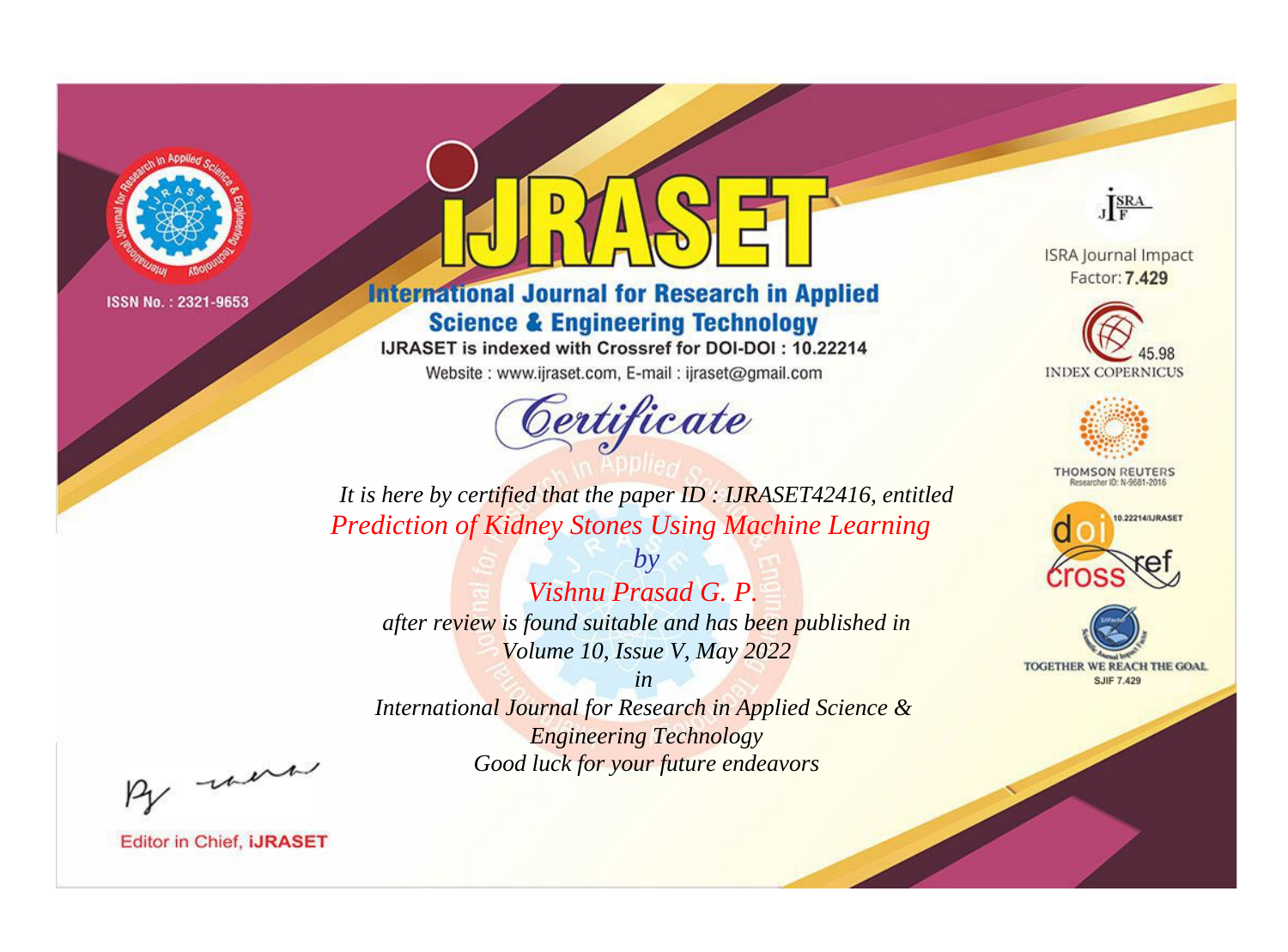

# **International Journal for Research in Applied Science & Engineering Technology**

IJRASET is indexed with Crossref for DOI-DOI: 10.22214

Website: www.ijraset.com, E-mail: ijraset@gmail.com



JERA

**ISRA Journal Impact** Factor: 7.429





**THOMSON REUTERS** 



TOGETHER WE REACH THE GOAL **SJIF 7.429** 

*It is here by certified that the paper ID : IJRASET42416, entitled Prediction of Kidney Stones Using Machine Learning*

*by Kurapati Vishnu Sai Reddy after review is found suitable and has been published in Volume 10, Issue V, May 2022*

*in* 

*International Journal for Research in Applied Science & Engineering Technology Good luck for your future endeavors*

By morn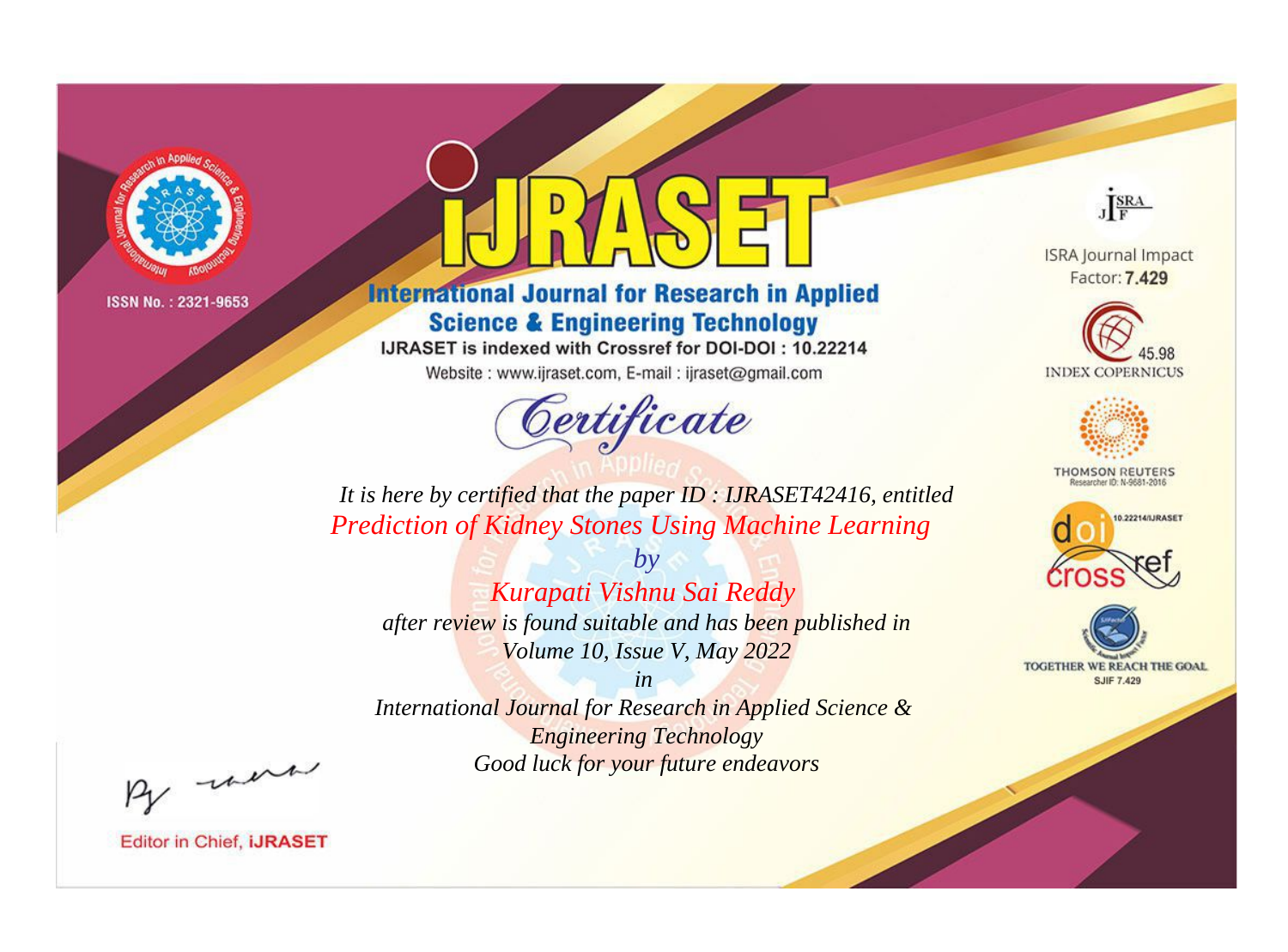

# **International Journal for Research in Applied Science & Engineering Technology**

IJRASET is indexed with Crossref for DOI-DOI: 10.22214

Website: www.ijraset.com, E-mail: ijraset@gmail.com



JERA

**ISRA Journal Impact** Factor: 7.429





**THOMSON REUTERS** 



TOGETHER WE REACH THE GOAL **SJIF 7.429** 

*It is here by certified that the paper ID : IJRASET42416, entitled Prediction of Kidney Stones Using Machine Learning*

*by A. M. Kiruthik after review is found suitable and has been published in Volume 10, Issue V, May 2022*

*in* 

*International Journal for Research in Applied Science & Engineering Technology Good luck for your future endeavors*

By morn